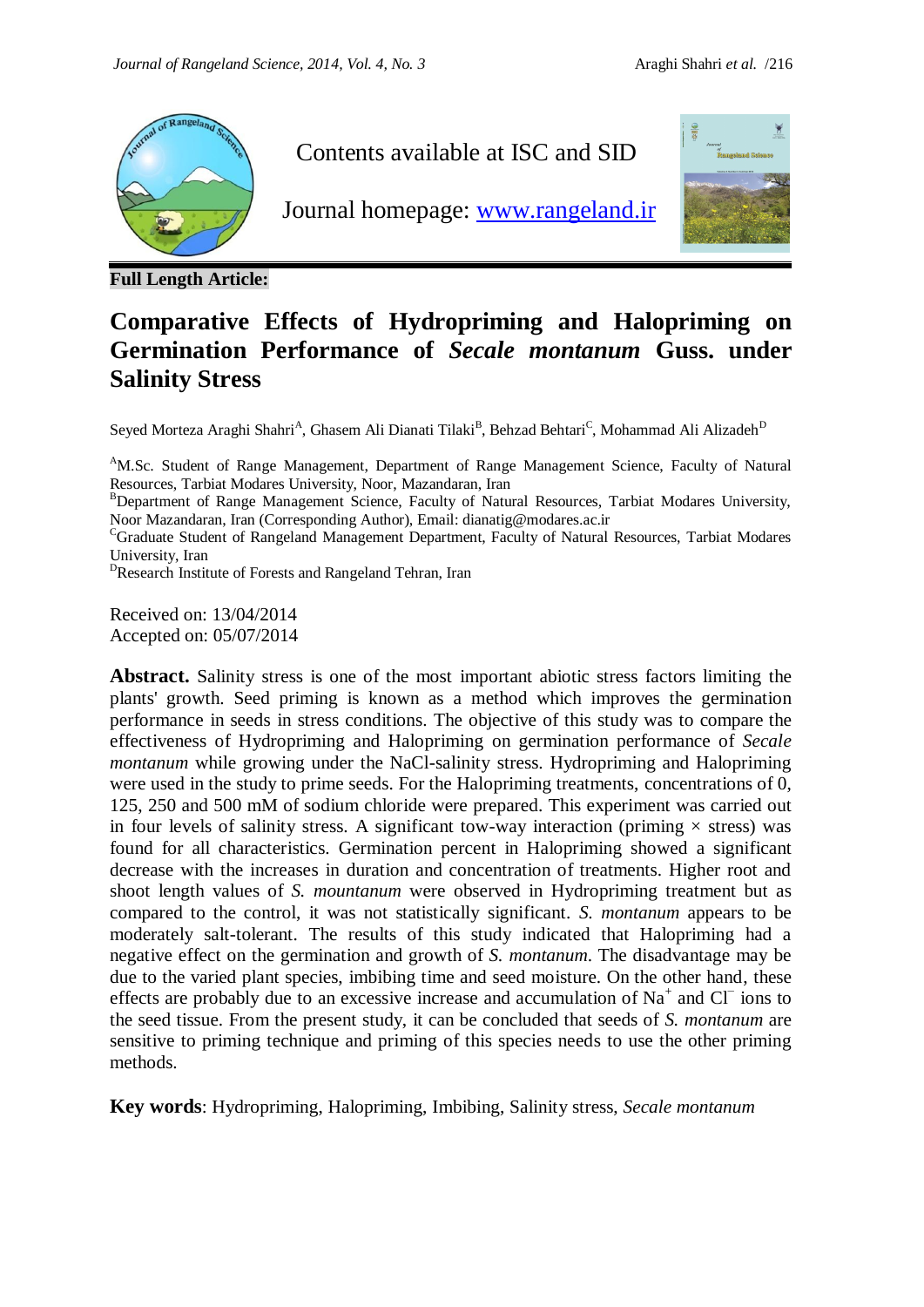### **Introduction**

The genus *Secale* belongs to the family Poaceae. This genus includes perennial or annual and herbaceous species. The main distribution of *Secale* is in south Asia, turkey, Lebanon, Syria, Iran, Iraq and Afghanistan (Sencer and Hawkes, 1980). *Secale montanum* is one of the most important forage crops in Iran. One of the major problems in forage cultivation in Iran is salinity. The seeds are sown in seedbeds for the reclamation or foraging purposes having inadequate moisture because of the lack of rainfall at germination stage. Another major restriction to seed germination is soil salinity. Soil salinity affects a large part of the regions in Iran that approximately covers 12.5 % of the total area of the country (Akhani and Ghorbanli, 1993). Salinity causes a decrease in water uptake during imbibitions stage and this stress may cause excessive absorption of ions such as Na<sup>+</sup> and Cl<sup>-</sup> (Murillo-Amador *et al.,* 2002). Plants are of three ways of adaptations to salinity: osmotic stress tolerance, Na<sup>+</sup> or Cl<sup>−</sup> exclusion, and the tolerance of tissue to the accumulated Na<sup>+</sup> or Cl<sup>−</sup> (Rady *et al.*, 2013). Seed priming is known as a method which improves the germination performance and emergence in seeds of many crops and small seeded grasses in stress conditions (Heydecker and Coolbaer, 1977; Afzal *et al.,* 2008). A wide variety of priming treatments has been used to enhance seed germination. Halopriming as a pre-sowing seed in NaCl solution has been reported to increase the germination performance in many plant species under salinity stress conditions (Sivritepe *et al*., 2003; Smith and Cobb, 1991). Actually, Halopriming is one of the techniques for coping with salinity. Hydropriming is the simplest method to hydrating seeds. Hydropriming is included in soaking the seed in distiller water and re-drying before the complete conducting of germination. Peng *et al.* (2013) mentioned that Hydropriming treatment

is an effective strategy to improve seed germination and plant growth of *Festuca sinensis.* Generally, all priming techniques allow some of the metabolic processes necessary for germination to occur without germination (Rahimi, 2013). Therefore, the main objective of this study was to compare the effects of Hydropriming and Halopriming on germination performance of *S. montanum* while growing under the NaCl-salinity stress.

## **Materials and Methods Seed origin**

This study was carried out in the seed technology laboratory of the Faculty of Natural Resources, Tarbiat Modares University (TMU) of Iran. The origin of the seeds was Esfahan province (32°39′27.72″ N, 51°40′ 9.12″ E, 1590 m.a.s.l) in Iran. The seeds were stored in paper bags at constant temperature of 4 °C in darkness.

## **Seed priming**

days.

Hydropriming was used according to the method described by Taylor *et al.* (1998). Seeds of *S*. *montanum* were separately placed in nylon-net bags and immersed in sterile distilled water at a temperature of 20 °C and hydrated for 24 h. For the Halopriming treatments, concentrations of 125, 250 and 500 mM of sodium chloride were prepared. Then, seeds were immersed in NaCl solution at 20 °C for 24 h in the dark. Seeds without the treatment served as a control group. After treatment, the seeds were rinsed with tape water for three minutes and slightly hand-dried. While still damping, the seeds were sprayed with Thiram fungicide at a rate of  $0.65$  mL kg<sup>-1</sup> of seeds (Giri and Schillinger, 2003). Then, seeds were shade-dried until the moisture level comes back to the original content at room temperature. Hydropriming and Halopiming treated seeds were equilibrated at room temperature for 2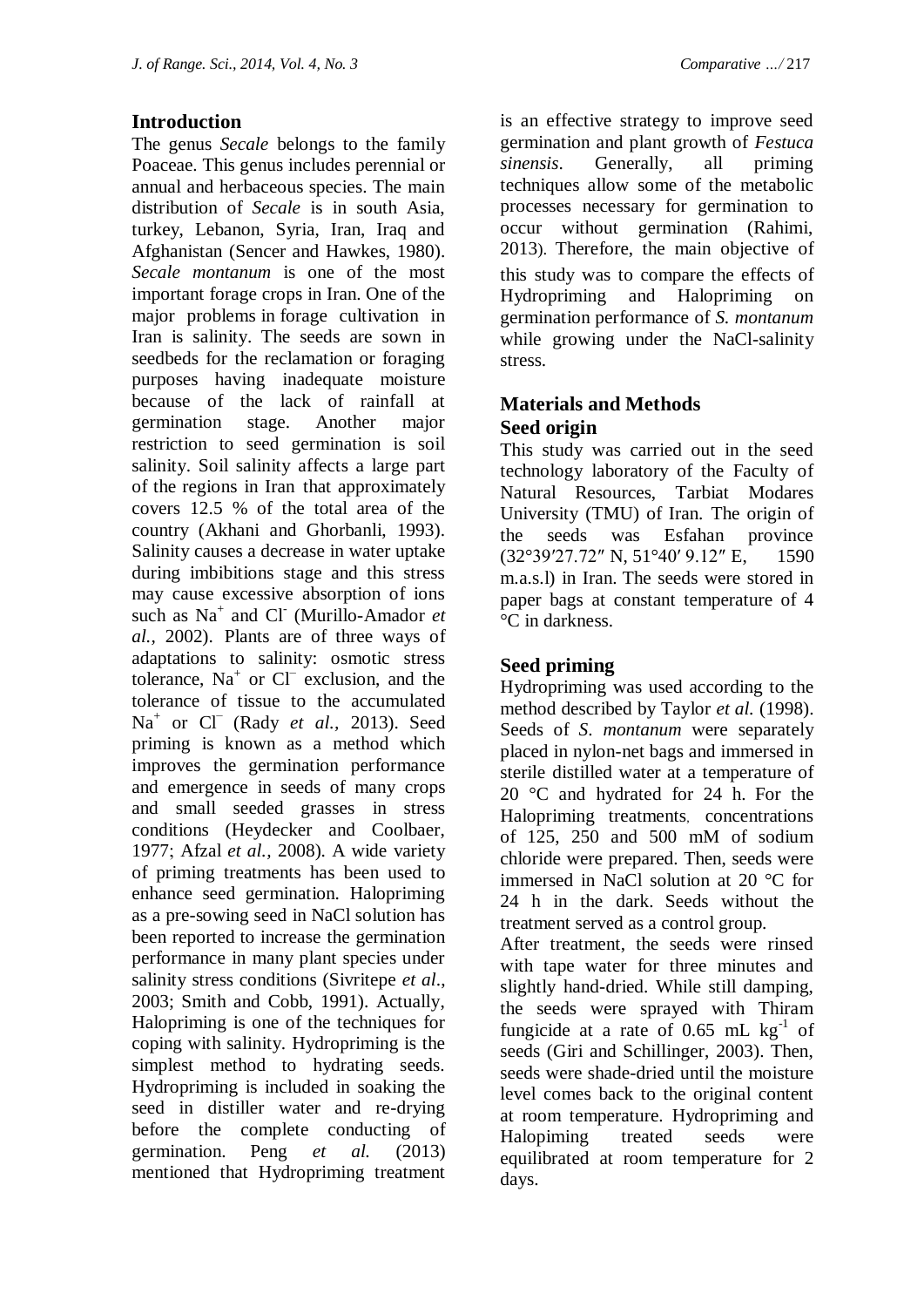## **Salt stress treatments and germination test**

This experiment was carried out in four levels (0, 100, 200 and 300 mM) of salinity stress. The fifty primed and unprimed seeds were placed on two layers of blotter paper watered with 5 ml of different levels of NaCl solution in 9 cm-diameter Petri dishes with three replications. Germination tests were conducted in a germinator maintained at 15– 25 ºC for a 8 h period of darkness and a 16 h one of light with a light intensity of 38  $\mu$ molm<sup>-2</sup>s<sup>-1</sup> provided by cool-white fluorescent lamps (ISTA, 1985). The germination was monitored every day while the seeds were counted when they exhibited radicle extensions of  $\geq$  2 mm (Hardegree and Van Vactor, 2000). The germination percent was calculated according to the total number of seeds germinated. The Germination Rate (GR) was calculated using the following formula (Panwar and Bhardwaj, 2005) (Equation 1).

$$
GR = \sum_{i=1}^{n} \left[ \frac{n}{t} \right] \tag{Equation 1}
$$

**Where** 

GR= Germination Rate

n= number of newly germinated seeds at time t

 $t =$  number of days since sowing

Vigor Index (VI) of the seedlings was calculated according to the following formula (Abdul-Baki and Anderson, 1973) (Equation 2).  $VI = (RL + SL) \times GP$  (Equation 2)

Where

RL= Root Length (cm)

SL= Shoot Length (cm)

GP= Germination Percent

The seedlings were weighed to record the fresh mass. After the growth, root and shoot lengths of ten seedlings were measured. The seedlings were then placed in an oven at 80 °C for 24 h. These dried seedlings were weighed to record the seedling dry mass. Analysis of variance of the data was computed using the MSTATC Program (Michigan State University). LSD test at a 5% level of probability was used to evaluate the differences among the means.

#### **Results**

A significant two-way interaction (priming and stress) was found for all characteristics. So, these main effects will not be interpreted.

The comparison of means indicates that the germination rate was significantly affected by Halopriming and Hydropriming (Table 1). The maximum value of germination rate was recorded in the control treatment in 0 stress level (16.20) which was not statistically significant as compared to the Hydropriming (14.66). Germination rate in Halopriming and Hydropriming treatments drastically declined with the increases of stress and concentration of Halopriming solution. The germination rate was decreased with the increase in duration of Halopriming in all concentration levels.

**Table 1.** Germination rate (days) of *Secale montanum* treated with Hydropriming, Halopriming for 24 and 72 h in four levels of NaCl (0, 125, 250 and 500 mM) and control (untreated) at different stress levels of NaCl

| Halopriming<br>Hydropriming<br>(mM)<br>72 h<br>24h<br>24 h<br>Control<br>500 <sub>m</sub> M<br>125mM<br>$250 \text{ mM}$<br>$500 \text{ mM}$<br>$250 \text{ mM}$<br>125mM<br>$\overline{\phantom{0}}$<br>11.53 <sub>b</sub> A<br>11.98bA<br>6.27dA<br>8.04cA<br>9.52cA<br>$16.20aA*$<br>12.68 <sub>h</sub> A<br>14.66aA<br>0<br>100<br>9.52abB<br>9.85abB<br>10.16aB<br>8.74bB<br>4.21dB<br>6.72cB<br>8.54bB<br>5.72cB<br>200<br>5.39bB<br>7.58abC<br>4.13cC<br>6.21 <sub>b</sub> C<br>3.51cB<br>8.43aB<br>6.49 <sub>b</sub> C<br>5.87bC | <b>Stress Levels</b> | Seed Priming |                     |        |                     |                     |        |        |        |  |  |
|------------------------------------------------------------------------------------------------------------------------------------------------------------------------------------------------------------------------------------------------------------------------------------------------------------------------------------------------------------------------------------------------------------------------------------------------------------------------------------------------------------------------------------------|----------------------|--------------|---------------------|--------|---------------------|---------------------|--------|--------|--------|--|--|
|                                                                                                                                                                                                                                                                                                                                                                                                                                                                                                                                          |                      |              |                     |        |                     |                     |        |        |        |  |  |
|                                                                                                                                                                                                                                                                                                                                                                                                                                                                                                                                          |                      |              |                     |        |                     |                     |        |        |        |  |  |
|                                                                                                                                                                                                                                                                                                                                                                                                                                                                                                                                          |                      |              |                     |        |                     |                     |        |        |        |  |  |
|                                                                                                                                                                                                                                                                                                                                                                                                                                                                                                                                          |                      |              |                     |        |                     |                     |        |        |        |  |  |
|                                                                                                                                                                                                                                                                                                                                                                                                                                                                                                                                          |                      |              |                     |        |                     |                     |        |        |        |  |  |
|                                                                                                                                                                                                                                                                                                                                                                                                                                                                                                                                          |                      |              |                     |        |                     |                     |        |        |        |  |  |
|                                                                                                                                                                                                                                                                                                                                                                                                                                                                                                                                          | 300                  | 5.78aD       | 3.72 <sub>b</sub> C | 5.00aC | 3.59 <sub>b</sub> D | 3.05 <sub>b</sub> C | 3.36bD | 2.00cD | 2.70cB |  |  |

 $*$ a, b, c, d: Means with different lower case letter in the same row differ significantly ( $P < 0.05$ )

 $*A$ , B, C: Means with different capital letter in the same column differ significantly ( $P < 0.05$ )

LSD  $_{0.05}$  = 1.55 (64 d.f.)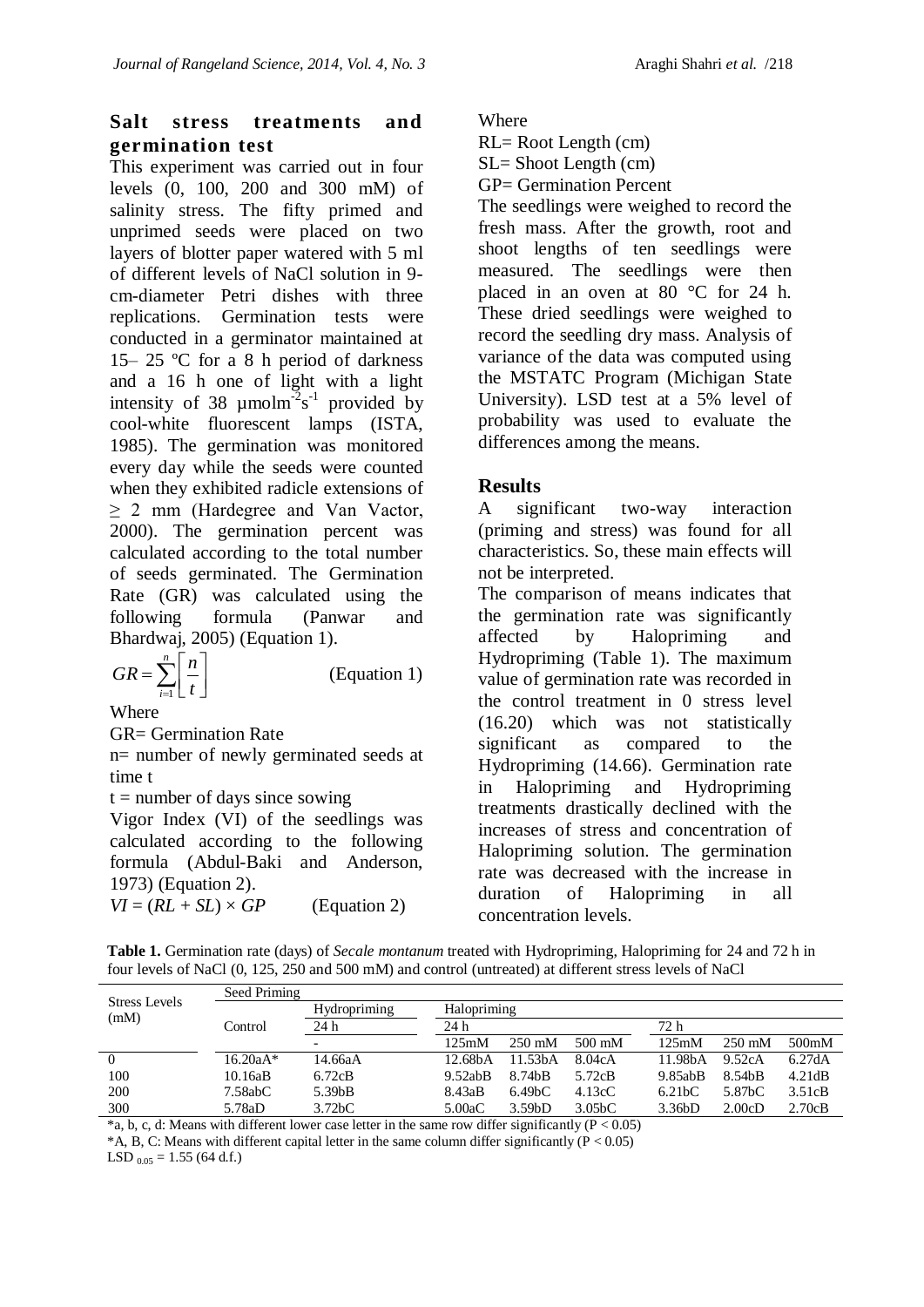A higher germination percent was observed in the control in 0 stress level which was significantly compared to all priming treatments  $(P> 0.05)$  (Table 2). Hydropriming had statistically higher values of germination percent than the Halopriming. Germination percent in Halopriming showed a significant

decrease with the increase in duration and concentration of treatments. So, a lower germination percent was recorded in Halopriming 500 mM for 72 h in 300 mM stress level. In this trait, a significant decrease was observed with the increase in stress level.

**Table 2.** Germination percent of *Secale montanum* treated with Hydropriming, Halopriming in 24 and 72 h

|      |  |  |  |  | in four levels of NaCl (0, 125, 250 and 500 mM) and control (untreated) at different stress levels of |  |  |  |
|------|--|--|--|--|-------------------------------------------------------------------------------------------------------|--|--|--|
| NaCl |  |  |  |  |                                                                                                       |  |  |  |

| Seed Priming |                      |                      |                     |         |                  |                     |        |  |  |  |
|--------------|----------------------|----------------------|---------------------|---------|------------------|---------------------|--------|--|--|--|
|              | Hydropriming         | Halopriming          |                     |         |                  |                     |        |  |  |  |
|              | 24 h                 | 24 h                 | 72 h                |         |                  |                     |        |  |  |  |
|              |                      |                      | 250                 |         |                  | $250 \text{ mM}$    | 500    |  |  |  |
|              |                      |                      | mM                  |         |                  |                     | mM     |  |  |  |
| $92.67aA*$   | 68.67bA              | 61.33 <sub>b</sub> A | 42.67cA             | 20.67dA | 36.00cA          | 16.00dA             | 7.33eA |  |  |  |
| 48.67aB      | 35.33bB              | 43.33aB              | 22.00cB             | 9.33dB  | 26.67cB          | 10.67dA             | 4.33eA |  |  |  |
| 34.00aC      | 17.33 <sub>b</sub> C | 14.0 <sub>b</sub> C  | 15.0bB              | 6.67cB  | 13.33bcC         | 8.33cAB             | 6.00cA |  |  |  |
| 15.33aD      | 8.33abD              | 5.33 <sub>b</sub> D  | 5.00 <sub>b</sub> C | 2.00cB  | 9.33abc          | 6.67 <sub>b</sub> B | 3.67cA |  |  |  |
|              | Control<br>.         |                      | $125 \text{ mM}$    |         | $500 \text{ mM}$ | $125 \text{ mM}$    |        |  |  |  |

 $*$ a, b, c, d: Means with different lower case letter in the same row differ significantly ( $P < 0.05$ )  $*A$ , B, C: Means with different capital letter in the same column differ significantly ( $P < 0.05$ )

LSD  $_{0.05}$  = 8.01 (64 d.f.)

Higher values of shoot length were recorded in Hydropriming treatment (Table 3) but as compared to the control, it was not statistically significant. In general, a decreasing trend of shoot length was observed with the increasing

levels of salinity stress. The minimum and statistically significant shoot length rates as compared to the control were observed in Halopriming 500 mM for 72 h at 300 mM stress level.

**Table 3.** Shoot length (cm) of *Secale montanum* seedlings treated with Hydropriming, Halopriming for 24 and 72 h at four levels of NaCl (0, 125, 250 and 500 mM) and control (untreated) at different stress levels of NaCl

|               | Seed Priming |              |         |                     |                      |        |         |                     |  |  |  |
|---------------|--------------|--------------|---------|---------------------|----------------------|--------|---------|---------------------|--|--|--|
| <b>Stress</b> |              | Hydropriming |         |                     |                      |        |         |                     |  |  |  |
| Levels(mM)    |              | 24 h         | 24 h    |                     |                      | 72 h   |         |                     |  |  |  |
|               | Control      |              | 125     | 250                 | 500                  | 125    | 250     | 500                 |  |  |  |
|               |              |              | mM      | mM                  | mM                   | mM     | mM      | mM                  |  |  |  |
| $\theta$      | 7.42aA       | 7.48aA       | 6.79abA | 6.19 <sub>b</sub> A | 5.62 <sub>b</sub> CA | 5.34cA | 4.97cA  | 2.00dA              |  |  |  |
| 100           | 2.22abB      | 2.28abB      | 2.50aB  | 2.34abB             | 2.13abB              | 2.73aB | 2.10abB | 1.74 <sub>b</sub> B |  |  |  |
| 200           | 0.42aC       | 0.42aC       | 0.30aC  | 0.29aC              | 0.23aC               | 0.27aC | 0.12aC  | 0.17aC              |  |  |  |
| 300           | 0.63aC       | 0.39aC       | 0.26aC  | 0.20aC              | 0.72aC               | 0.17aC | 0.14aC  | 0.04 <sub>b</sub> C |  |  |  |

 $*$ a, b, c, d: Means with different lower case letter in the same row differ significantly ( $P < 0.05$ ) \*A, B, C: Means with different capital letter in the same column differ significantly  $(P < 0.05)$ 

LSD  $_{0.05}$  = 0.79 (64 d.f.)

Similar to shoot length, the higher values of root length of *Secale mountanum* were observed in Hydropriming treatment (Table 4) but as compared to the control, it was not statistically significant. Also, a decreasing trend of root length was observed with the increasing levels of salinity stress.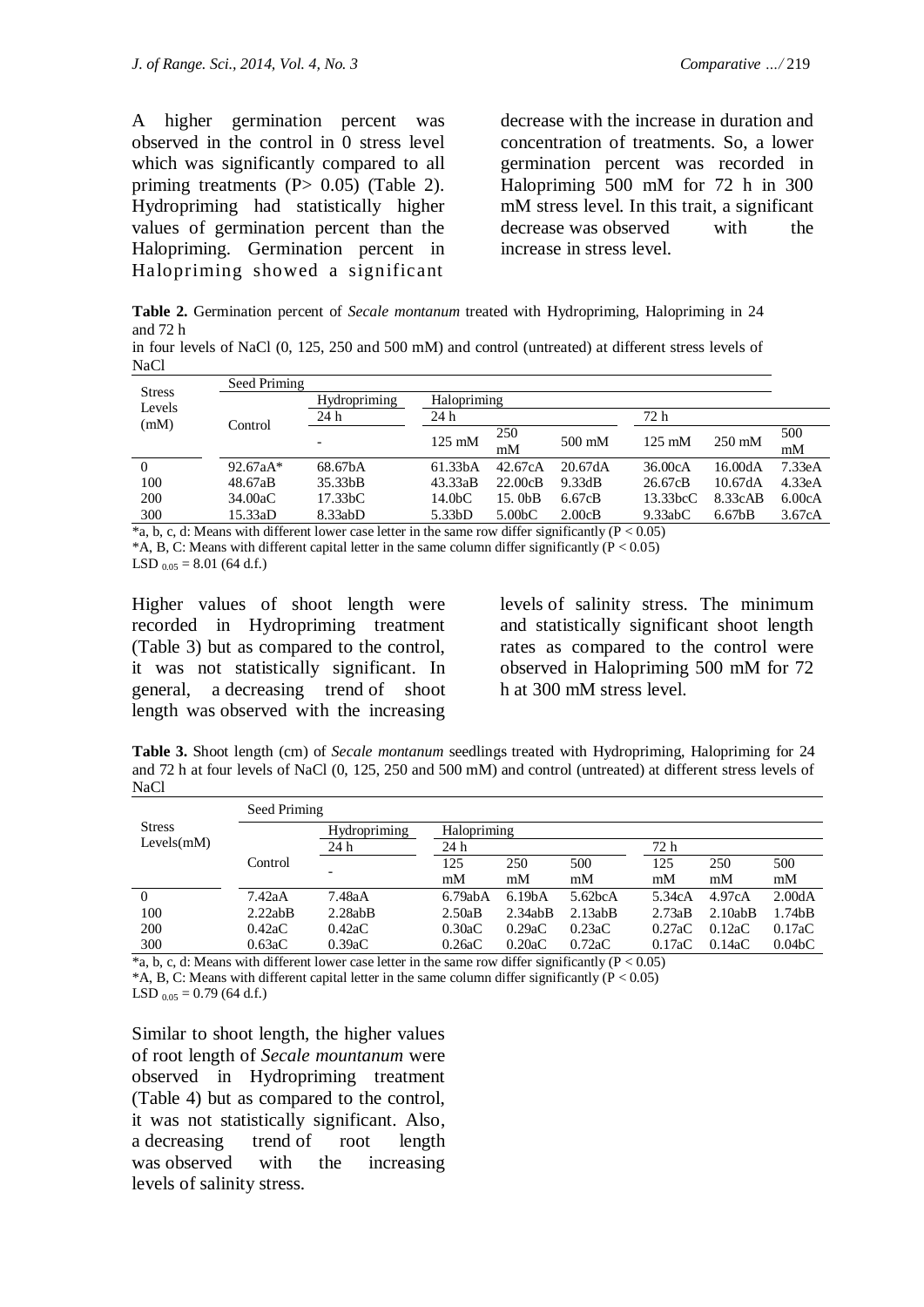**Table 4.** Root length (cm) of *Secale montanum* seedlings treated with Hydropriming, Halopriming for 24 and 72 h in four levels of NaCl (0, 125, 250 and 500 mM) and control (untreated) at different stress levels of NaCl

|                             | Seed Priming |              |                     |                     |                      |                     |                     |                    |  |  |  |
|-----------------------------|--------------|--------------|---------------------|---------------------|----------------------|---------------------|---------------------|--------------------|--|--|--|
| <b>Stress</b><br>Levels(mM) |              | Hydropriming | Halopriming         |                     |                      |                     |                     |                    |  |  |  |
|                             | Control      | 24 h         | 24 h                |                     |                      | 72 h                |                     |                    |  |  |  |
|                             |              |              | $125 \text{ mM}$    | $250 \text{ mM}$    | $500 \text{ mM}$     | $125 \text{ mM}$    | $250 \text{ mM}$    | $500 \text{ mM}$   |  |  |  |
| $\overline{0}$              | 3.53aA       | 3.57aA       | 3.20abA             | 2.97 <sub>h</sub> A | 2.82 <sub>h</sub> A  | 2.87 <sub>b</sub> A | 2.34 <sub>b</sub> A | 2.41 <sub>bA</sub> |  |  |  |
| 100                         | 2.00aB       | 2.34aB       | 1.60bB              | 1.51 <sub>bB</sub>  | 1.45bB               | 1.32 <sub>b</sub> B | 1.16bB              | 0.80cB             |  |  |  |
| 200                         | 0.92abC      | 1.2aC        | 0.69 <sub>b</sub> C | 0.51 <sub>b</sub> C | 0.35bcC              | 0.59 <sub>b</sub> C | 0.34bcC             | 0.17cC             |  |  |  |
| 300                         | 0.82aC       | 0.94aC       | 0.43 <sub>b</sub> C | 0.39 <sub>b</sub> C | 0.17 <sub>bc</sub> C | 0.30 <sub>b</sub> C | 0.25bcC             | 0.10cC             |  |  |  |

 $*$ a, b, c, d: Means with different lower case letter in the same row differ significantly (P < 0.05)  $*A$ , B, C: Means with different capital letter in the same column differ significantly ( $P < 0.05$ ) LSD  $_{0.05}$  = 0.38 (64 d.f.)

The maximum value of vigor index was recorded by the control in 0 mM stress level which (Table 5) was statistically significant as compared to the other treatments, and the minimum value of vigor index was recorded for Halopriming 500 mM for 72 h in 300 mM salinity stress. In all treatments, vigor index was decreased by increasing the stress level.

**Table 5.** Vigor index of *Secale montanum* treated with Hydropriming, Halopriming for 24 and 72 h at four levels of NaCl (0, 125, 250 and 500 mM) and control (untreated) at different stress levels of NaCl

| <b>Stress</b><br>Levels(mM) | Seed Priming |                                                                                                                                                                                                                                                           |                  |                  |          |                  |                  |           |  |  |  |  |
|-----------------------------|--------------|-----------------------------------------------------------------------------------------------------------------------------------------------------------------------------------------------------------------------------------------------------------|------------------|------------------|----------|------------------|------------------|-----------|--|--|--|--|
|                             |              | Hydropriming                                                                                                                                                                                                                                              | Halopriming      |                  |          |                  |                  |           |  |  |  |  |
|                             |              | 24h                                                                                                                                                                                                                                                       | 24h              |                  |          | 72 h             |                  |           |  |  |  |  |
|                             | Control      |                                                                                                                                                                                                                                                           | $125 \text{ mM}$ | $250 \text{ mM}$ | 500 mM   | $125 \text{ mM}$ | $250 \text{ mM}$ | 500<br>mM |  |  |  |  |
| $\overline{0}$              | 1014.17aA    | 756.00bA                                                                                                                                                                                                                                                  | 609.33cA         | 389.03dA         | 174.66fA | 293.52eA         | 110.2gA          | 35.7hA    |  |  |  |  |
| 100                         | 199.89aB     | 145.27bB                                                                                                                                                                                                                                                  | 168.23abB        | 90.03cB          | 34.34dB  | 91.37cB          | 35.22dB          | 9.24eA    |  |  |  |  |
| 200                         | 45.89aC      | 17.68aC                                                                                                                                                                                                                                                   | 15.04aC          | 10.60C           | 3.47aC   | 10.38aC          | 2.23aC           | 1.25aA    |  |  |  |  |
| 300                         | 19.05aC      | 8.43aC                                                                                                                                                                                                                                                    | 5.00aC           | 3.17aC           | 0.68aC   | 3.54aC           | 2.10aC           | 0.47aA    |  |  |  |  |
|                             |              | $\star$ $1 - 1$ , $M_{\text{20}}$ , $M_{\text{10}}$ , $M_{\text{20}}$ , $M_{\text{20}}$ , $M_{\text{20}}$ , $M_{\text{20}}$ , $M_{\text{20}}$ , $M_{\text{20}}$ , $M_{\text{20}}$ , $M_{\text{20}}$ , $M_{\text{20}}$ , $M_{\text{20}}$ , $M_{\text{20}}$ |                  |                  |          |                  |                  |           |  |  |  |  |

 $*$ a, b, c, d: Means with different lower case letter in the same row differ significantly (P < 0.05)  $*A$ , B, C: Means with different capital letter in the same column differ significantly ( $P < 0.05$ ) LSD  $_{0.05}$  = 47.13 (64 d.f.)

#### **Discussion and Conclusion**

Germination and the early seedling development are the growth phases which are the most sensitive stages to the stresses (De Souza *et al.,* 2013; Rahimi, 2013). Salinity stress is one of the most important abiotic stress factors limiting the plants' growth. The results showed that *Secale montanum* can germinate and early grow well up to 300 mM of salinity stress. Therefore, this species appears to be moderately salt-tolerant. Koocheki and Zarif ketabi (1996) found that *Secale cereale* is more resistant to salinity stress as compared to *Dactylis glomerata*, *Bromus tomentellus*, *Agropyron elongatum*, *Agropyron desertorum* and *Agropyron cristatum* species. Generally, salt stress inhibited the growth of shoots, roots and germination performance of *Secale montanum.* This is consistent with the study done by Hanif and Davies (1998) which showed that increasing the salinity stress reduced the germination and growth parameters of *Secale cereale* seeds; so in this study, a higher decline in the germination and growth parameters was observed at the highest salt concentration (300 mM). According to Demir and Mavi (2008), the negative effects on germination may be due to poor hydration and differences in the mobilization of stored reserves and structural organization of proteins. Hydropiming and Halopriming have proved to be a successful strategy to reduce the adverse effects of salt stress and improve the seed germination performance in grass, vegetables and field crops (Kaya *et al*., 2006; Guzman and Olave, 2004; Afzal *et al*., 2004;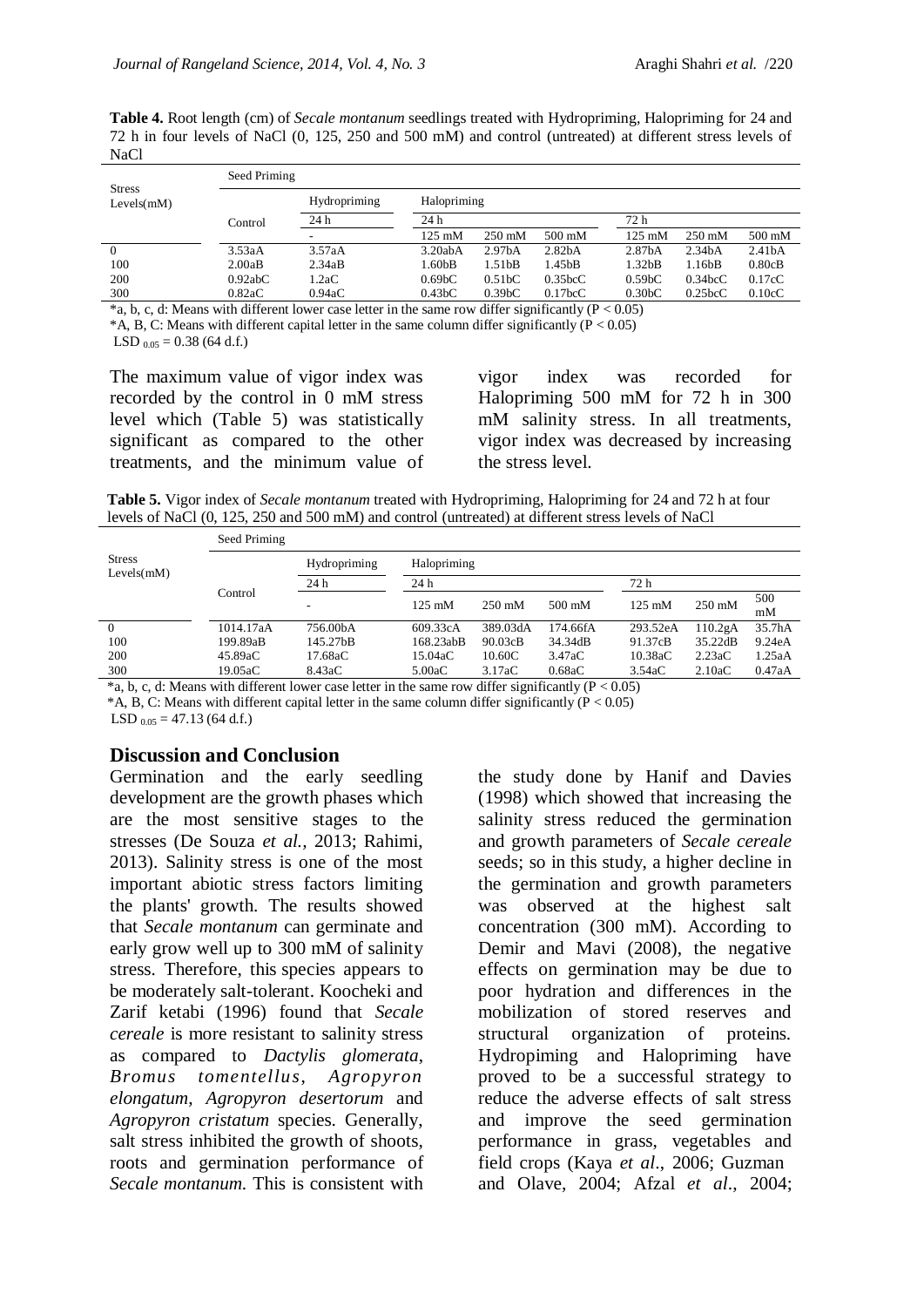Sivritepe *et al.*, 2003; Li *et al.,* 2011; Dianati *et al.,* 2010). Nonetheless, diverse population of native grass seed genetically uses this method with great complexity. Therefore, there are critical points on its use (Di Girolamo and Barbanti, 2012) regarding that it is not always a successful method about all species. The results of this study indicated that Halopriming and Hydropriming had negative effects on the germination and growth of *Secale montanum*. Evenari (1964) found that pre-sowing treatments of seed did not increase grain yield of *Sorghum* and even had negative impacts. The disadvantage may be due to the varied plant species (Murungu *et al*., 2004), imbibing time and seed moisture. Drying rate also influences the effects of priming (Madakadze *et al.,* 2000). Our results are similar to the findings of Ghassemi-Golezani and Esmaeilpour (2008) who reported that Halopriming does not affect, or has little effects on *Cucumis sativus*  seed. Interpretation of reduction in the growth parameters of *Secale montanum* can be difficult because of many influential factors which occur during the halopriming and hydropriming presses. It can be argued that these negative effects arise from high seed imbibition during priming that can be over swelling endosperm and restrict the radicle protrusion. The positive effects of seed priming on seed invigoration critically depend on the priming duration (Ashraf *et al*., 2005). On the other hand, these effects are probably due to an excessive increase and accumulation of Na<sup>+</sup> and  $Cl^$ ions to the seed tissue duration of 24 an 72 h of Halopriming treatment which causes the inhibitory effects on the activities of germination process. In Halopriming duration treatment, Na+ and Cl− may be taken up by the seed and toxic effects of NaCl might appear. Our findings at high salinity concentration of Halopriming media (500mM) showed that a decrease in the germination performance is more than the other concentrations. Therefore, the present study revealed that NaCl priming or Haloprming had toxic effects on *S. montanum* seeds. Also, Hydropriming technique had no significant effects on the germination performance and growth parameters of *S. montanum* under salinity and non-salinity stresses. From the present study, it can be concluded that seeds of *S. montanum* are sensitive to the priming technique and priming of this species needs further study. In general, the other seed priming methods should be compared to select the optimal priming conditions in later studies.

### **Literature Cited**

- Abdul-Baki, A. A. and Anderson, J. D., 1973. Vigor determination in soybean seed by multiple criteria. *Crop Sci,* 13: 630-633.
- Afzal, I., Aslam, N., Mahmood, F., Hameed, A., Irfan, S. and Ahmad, G., 2004. Enhancement of germination and emergence of canola seeds by different priming techniques. Caderno de Pesquisa Sér. *Bio. Santa Cruz do Sul*, 16: 19-34. (In Persian).
- [Afzal, I.](http://apps.isiknowledge.com/OneClickSearch.do?product=UA&search_mode=OneClickSearch&doc=10&db_id=&SID=1EF9E2KCgDKcAMp4C99&field=AU&value=Afzal%20I&ut=000259581800003&pos=1), [Rauf, S.](http://apps.isiknowledge.com/OneClickSearch.do?product=UA&search_mode=OneClickSearch&doc=10&db_id=&SID=1EF9E2KCgDKcAMp4C99&field=AU&value=Rauf%20S&ut=000259581800003&pos=2), [Basra, S. M. A.](http://apps.isiknowledge.com/OneClickSearch.do?product=UA&search_mode=OneClickSearch&doc=10&db_id=&SID=1EF9E2KCgDKcAMp4C99&field=AU&value=Basra%20SMA&ut=000259581800003&pos=3) and [Murtaza,](http://apps.isiknowledge.com/OneClickSearch.do?product=UA&search_mode=OneClickSearch&doc=10&db_id=&SID=1EF9E2KCgDKcAMp4C99&field=AU&value=Murtaza%20G&ut=000259581800003&pos=4)  [G.](http://apps.isiknowledge.com/OneClickSearch.do?product=UA&search_mode=OneClickSearch&doc=10&db_id=&SID=1EF9E2KCgDKcAMp4C99&field=AU&value=Murtaza%20G&ut=000259581800003&pos=4), 2008. Halopriming improves vigor, metabolism of reserves and ionic contents in wheat seedlings under salt stress. *Plant Soil and Environment*, 54(9): 382-388. (In Persian).
- Akhani, H. and Ghorbanli, M., 1993. A contribution to the halophytic vegetation and flora of Iran. H. Lieth and A. Al Masoom (eds): Towards the rational use of high salinity tolerant plants, pp 35-44. (In Persian).
- Ashraf, M., Foolad. M. R. and Donald L. S., 2005. Pre-sowing seed treatment e a shotgun approach to improve germination, plant growth, and crop yield under saline and non-saline conditions. Advances in Agronomy, Academic Press, pp 223-71. (In Persian).
- De Souzaa, M. O. and De Souzaa, C. L. Pelacania, M. C. R., Soaresb, M., Mazzeib, J. L., Ribeirob, I. M., Rodrigues, C. P., Tomassini, T. C. B., 2013. Osmotic priming effects on emergence of *Physalis angulata* and the influence of abiotic stresses on physalin content. *South African Jour. Botany,* 88: 191–197.
- Demir, I. and Mavi, K., 2008. Effect of salt and osmotic stresses on the germination of pepper seeds of different maturation stages. *Braz. Arch. Biol. Technol*, 51: 897–902.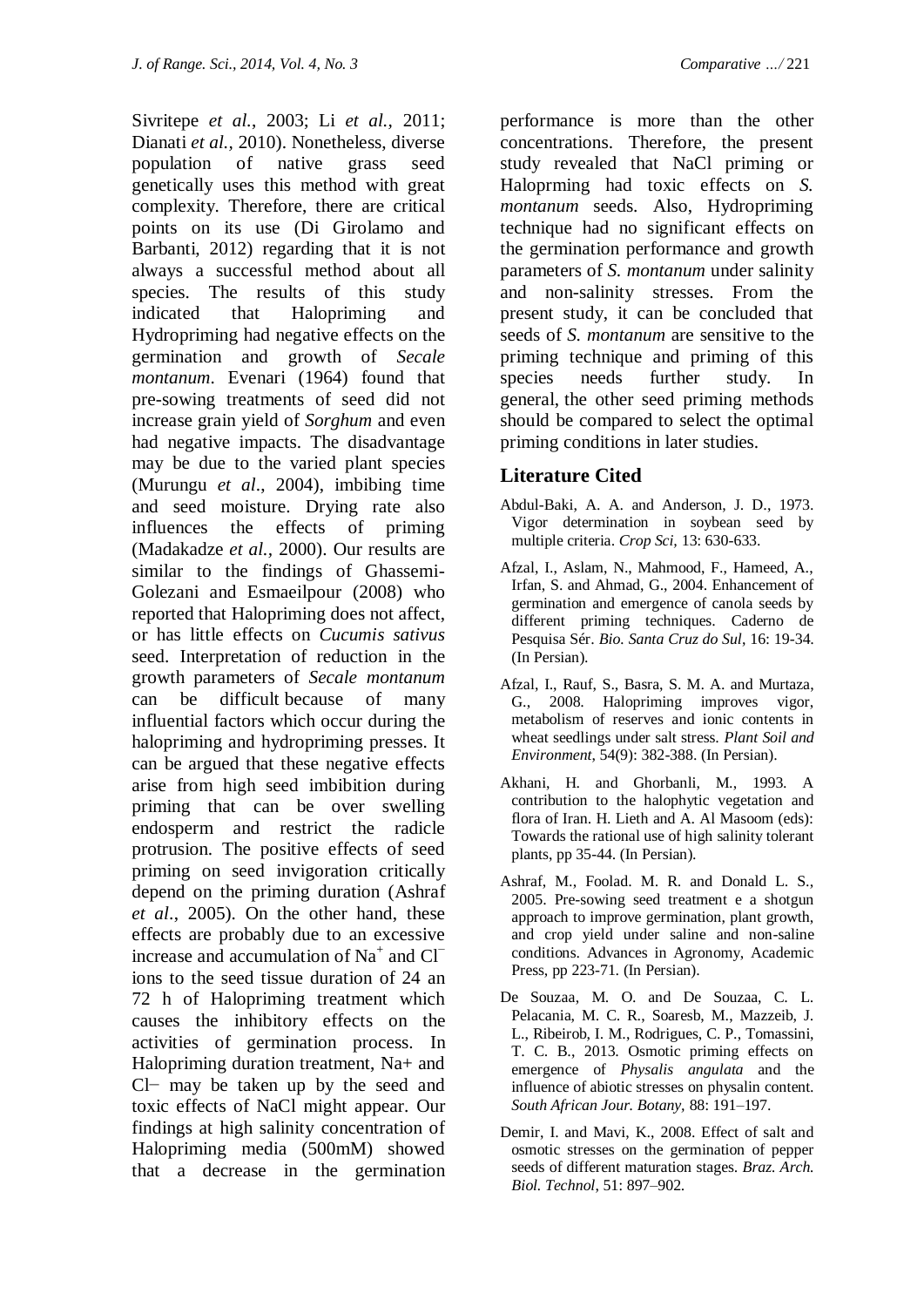- Di Girolamo, G. and Barbanti, L., 2012. Treatment conditions and biochemical processes influencing seed priming effectiveness. *Italian Jour. Agronomy,* 7: 1-25.
- Dianati, G. A., Behtari, B., Alizadeh, M. A. and Jafari, A. A., 2010. Effect of seed priming on germination and seedling growth of *Festuca arundinacea* Schreb. and *Agropyron desertorum* (Fisch. ex Link) J. A. Schultes. *Jour. Ecology*, 3: 323-330. (In Persian).
- Evenari, M., 1964. Hardening treatment of seeds as a means of increasing yields under conditions of inadequate moisture. *Nature,* 204: 1010- 1011.
- Ghassemi, G. and Esmaeilpour, B., 2008. The effect of salt priming on the performance of differentially matured cucumber (*Cucumis sativus*) seeds. *Jour. Notulae Botanicae Horti Agrobotanici Cluj-Napoca*, 36: 67-70. (In Persian).
- Giri, G. S. and Schillinger, W. F., 2003. Seed priming winter wheat for germination emergence and yield. *Crop sic,* 43: 2135- 2141.
- Guzman, M. and Olave, J., 2004 . Effects of N-Form and salin priming on germination and vegetation growth of Galia-Type Melon under salinity. *Acta Horticulture*, 659: 253 -260.
- Hanif, M. and Davies, M. S., 1998. A comparison of the effect of NaCl on the cell doubling time of the root apical meristem in *Triticum aestivum*. *Pakistan Jour. Biological Sciences*, 1: 175-178.
- Hardegree, S. P. and Van Vactor S. S., 2000. Germination and emergence of primed grass seeds under field and simulated-field temperature regimes. *Annals of Botany*, 85: 379–390.
- Heydecker, W. and Coolbaer, P., 1977. Seed treatments for improved performance survey and attempted prognosis. *Seed Sci. Technol*, 5: 353–425.
- ISTA, 1985. International Seed Testing Association. ISTA Handbook on Seedling Evaluation.
- Kaya, M. D., Okcu, G., Atak, M., Cıkılı, Y. and Kolsarıcı, O., 2006. Seed treatments to overcome salt and drought stress during germination in sunflower (*Helianthus annuus* L.). *Eur. Jour. Agron*, 24: 291–295.
- Koocheki, A. and Zarif Ketabi, H., 1996. Determination of optimum temperature for germination and the evaluation of the effects of salinity and water deficit on some forage species. *Jour. BIABAN*, 1: 45-56.
- Li, J., Yinb, L.Y., Jongsma, M. A. and Wang, C.Y., 2011. Effects of light, hydropriming and abiotic stress on seed germination, and shoot and root growth of pyrethrum (*Tanacetum cinerariifolium*). *Industrial Crops and Products*, 34: 1543– 1549.
- Madakadze, I.C., Prithiviraj, B., Madakadze, R.M., Stewart, K., Peterson, P., Coulman, B. E. and Smith, D. L., 2000. Effect of pre-plant seed conditioning treatment on the germination of switch grass (*Panicum virgatum* L.). *Seed Science and Technology,* 28: 403-411.
- Murillo-Amador, B., Lopez-Aguilar, R., Kaya, C., Larrinaga-Mayoral, J. and Flores-Hernandez, A., 2002. Comparative effects of NaCl and polyethylene glycol on germination, emergence and seedling growth of cowpea. *Jour. Agron. Crop Sci*, 188: 235–247.
- Murungu, F. S., Chiduza, C., Nyamugafata, P., Clark, L. J. and Whaley, W. R., 2004. Effect of on-farm seed priming on emergence and yield of cotton and maize in a semi-arid area of Zimbabwe. *Experimental Agriculture,* 40: 23- 36.
- Panwar, P. and Bhardwaj, S. D., 2005. Hand book of practical forestry, Agro bios, India, 21p.
- Peng, Q., Li C., Song M. and Nan, Z., 2013. Effects of seed Hydropriming on growth of *Festuca sinensis* infected with Neotyphodium endophyte*. Fungal Ecology*, 6: 8 3-9 1.
- Rady, M. M., Bhavya, V. C. and Howladar, S. M., 2013 .Common bean (*Phaseolus vulgaris* L.) seedlings overcome NaCl stress as a result of presoaking in *Moringa oleifera* leaf extract. *Scientia Horticulturae*, 162: 63–70.
- Rahimi, A., 2013. Seed priming improves the germination performance of cumin (*Cuminum cyminum* L.) under temperature and water stress. *Industrial Crops and Products,* 42: 454– 460. (In Persian).
- Sencer, H. A. and Hawkes, J. G., 1980. On the origin of cultivated rye. *Biol Jour. Linn Soc,* 13: 299–313.
- Sivritepe, N., Sivritepe, H. O. and Eris, A., 2003. The effects of NaCl priming on salt tolerance in melon seedlings grown under saline conditions. *Jour. Scientia Agricola*, 97: 229-237.
- Smith, P. T. and Cobb, B. G., 1991. Accelerated germination of pepper seed by priming with salt solutions and water. *Jour. Hort Science*, 26: 417-419.
- Taylor, A. G., Allen, P. S., Bennett, M. A., Bradford, K. J., Burris, J. S. and Misra, K., 1998. Seed enhancements. *Seed Science Research,* 8: 245-256.